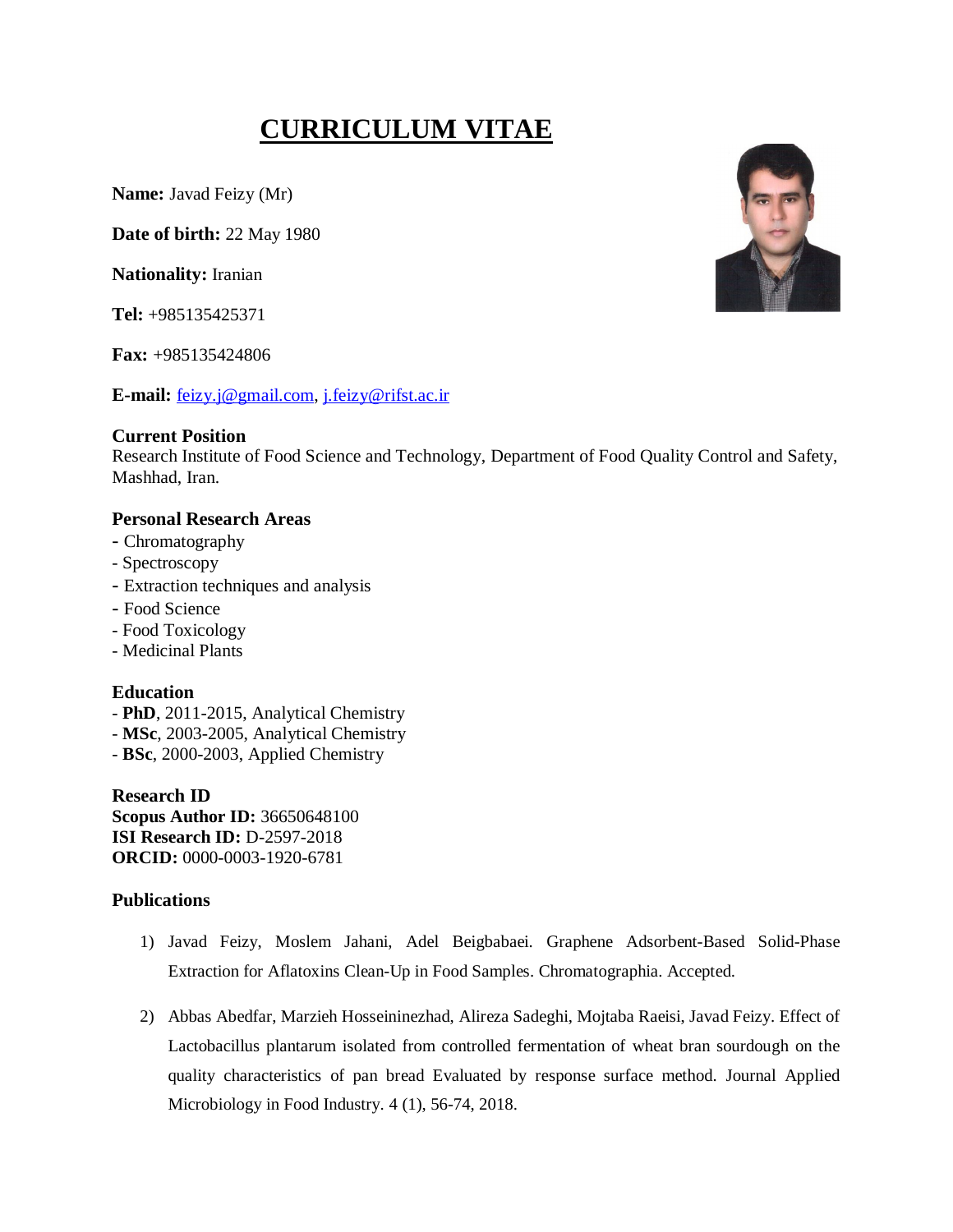- 3) Sara Naji-Tabasi , Hussain Zamani , Javad Feizy. Indicators of Tayyib Foods as Foods Superior to Organic and Functional Foods. JRH, 6(1), 62-68, 2018.
- 4) Zohreh Bakherad, Javad Feizy. Preliminary Survey of Aflatoxins in Mashhad's Roasted Red Skin Peanut Kernels during February to May 2016. JCHR, 7(2), 112-118, 2018.
- 5) Abbas Abedfar, Marzieh Hosseininezhad, Alireza Sadeghi, Mojtaba Raeisi, Javad Feizy. Investigation on "spontaneous fermentation" and the productivity of microbial exopolysaccharides by Lactobacillus plantarum and Pediococcus pentosaceus isolated from wheat bran sourdough. LWT. 96, 686-693, 2018.
- 6) Roghieh Hajiboland, Narges Moradtalab, Nasser Aliasgharzad, Zarrin Eshaghi, Javad Feizy. Silicon influences growth and mycorrhizal responsiveness in strawberry plants. Physiology and Molecular Biology of Plants. 24 (6), 1103-1115, 2018.
- 7) Roghieh Hajiboland, Narges Moradtalab, Zarrin Eshaghi, Javad Feizy. Effect of silicon supplementation on growth and metabolism of strawberry plants at three developmental stages. New Zealand Journal of Crop and Horticultural Science. 46 (2), 144-161, 2017.
- 8) Simindokht Afra, Ali Makhdoumi, Maryam M Matin, Javad Feizy. A novel red pigment from marine Arthrobacter sp. G20 with specific anticancer activity. Journal of Applied Microbiology. 123 (5), 1228–1236, 2017
- 9) Javad Feizy, Azizollah Nezhadali, Zarrin Eshaghi, Hamed Reza Beheshti. HPLC Determination of Hexythiazox in Food Samples by MISPE Extraction. Chromatographia. 80 (3), 437–446, (2017).
- 10) Kambiz Hossein Panahi, Mohammad Hossein Abbaspour-Fard, Javad Feizy, Mahmood Reza Golzarian: Application of green walnut shell as a novel pigment in DSSC based on TiO2 nanoparticles. Iranian Journal of Biosystem Engineering. 47(4), 739-746, (2017).
- 11) Javad Feizy, Nastaran Reyhani. Gas Chromatographic Determination of Phytosterols and Fatty Acids Profile in Saffron Petals. Canadian Chemical Transactions. 4(3), 389-397, (2016).
- 12) Kambiz Hosseinpanahi, Mohammad Hossein Abbaspour-Fard, Javad Feizy, Mahmood Reza Golzarian. Dye-sensitized solar cell using saffron petal extract as a novel natural sensitizer. Journal of Solar Energy Engineering. 139(2), 021009 (2016).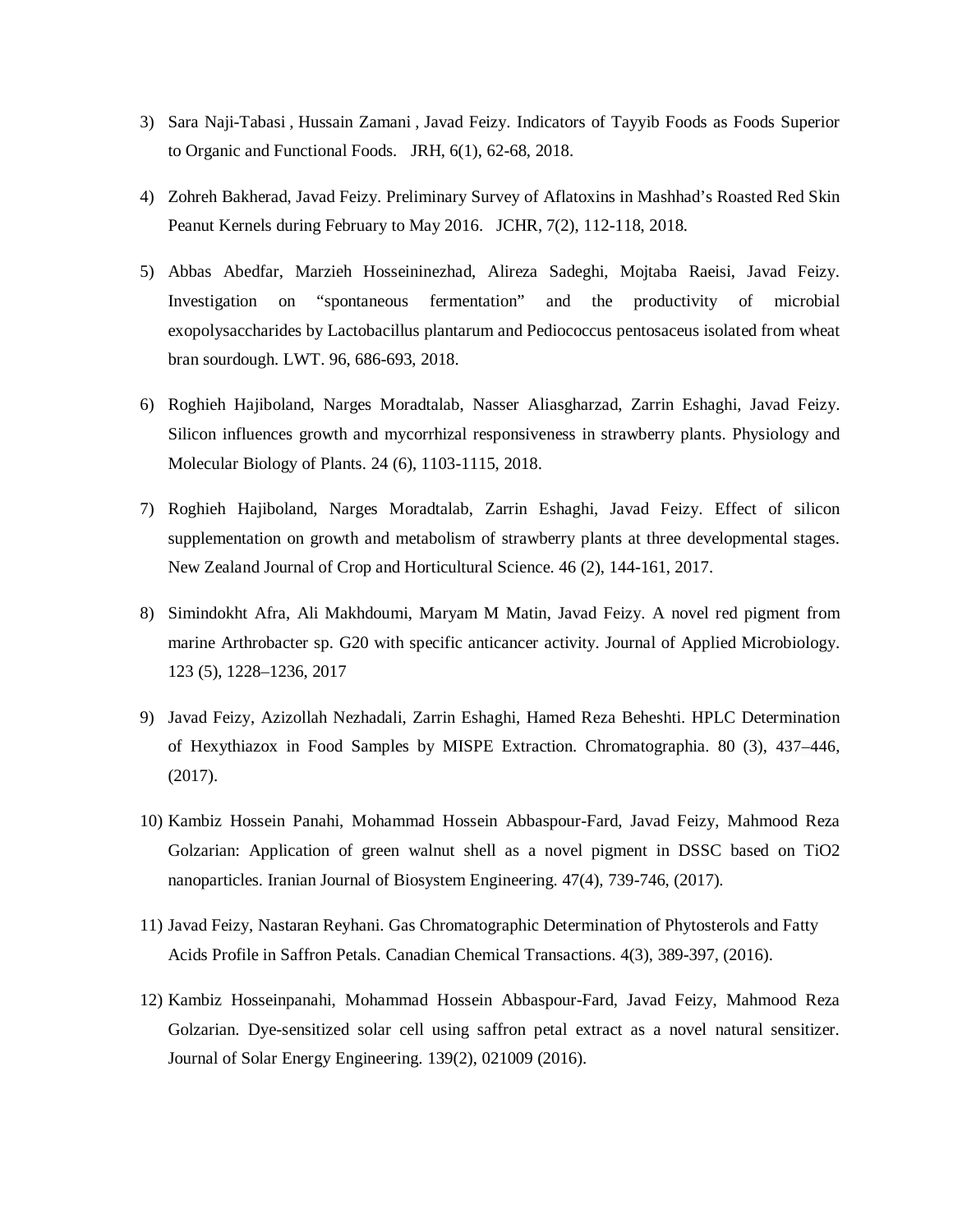- 13) Sadegh Karimi, Javad Feizy, Fatemeh Mehrjo, Maryam Farrokhnia. Detection and quantification of food colorant adulteration in saffron sample using chemometric analysis of FT-IR spectra. RSC Advances. 6, 23085-23093, (2016).
- 14) Azizollah Nezhadali, Javad Feizy, Hamed Reza Beheshti. A molecularly imprinted polymer for the selective extraction and determination of fenvalerate from food samples using high performance liquid chromatography. Food Analytical Methods. 8(5), 1225-1237, (2015).
- 15) Iman Saeidi, Behruz Barfi, Moazameh Payrovi, Javad Feizy, Hojat A Sheibani, Mina Miri. Polyamide as an efficient sorbent for simultaneous interference free determination of three sudan dyes in saffron and urine using high-performance liquid chromatography-ultraviolet detection. Chinese Journal of Chromatography. 33(1), 29-34, (2015).
- 16) Zarrin Es'haghi, Hamed Reza Beheshti, Javad Feizy. Extraction of aflatoxins from food samples using graphene-based magnetic nano sorbents followed by high performance liquid chromatography analysis: A simple solution to overcome analytical problems due to immunoaffinity columns. Journal of Separation Science. 37(18), 2566-2573, (2014).
- 17) Javad Feizy, Hamed Reza Beheshti, Zeynab Eftekhari, Mahnaz Zhiany. Survey of mycotoxins in wheat from Iran by HPLC using immunoaffinity column cleanup. Journal of Chemical Health Risks, 4(1), 23-28, (2014).
- 18) Abdol Majid Maskooki, Hamed Reza Beheshti, Saeideh Valibeigi, Javad Feizy. Effect of cholesterol removal processing using β-cyclodextrin on main components of milk. International Journal of Food Science. Article ID 215305, 6 pages (2013).
- 19) Niloofar Khoshbakht Fahim, Hamed Reza Beheshti, Somayeh Sadat Janati, Javad Feizy. Survey of cadmium, lead, and arsenic in sesame from Iran. International Journal of Industrial Chemistry. 4, 10, (2013).
- 20) Javad Feizy, HamedReaza Beheshti, Mohammad Asadi. Ochratoxin A and aflatoxins in dried vine fruits from the Iranian market. Mycotoxin Research. 28, 237-242, (2012).
- 21) Somayeh Sadat FakoorJanati, Hamed Reza Beheshti, Javad Feizy, Niloofar Khoshbakht Fahim. Considerations in the use of lemon peels (Citrus Limon) as animal food. Gida: Journal of Food, 37(5), 267-271, (2012).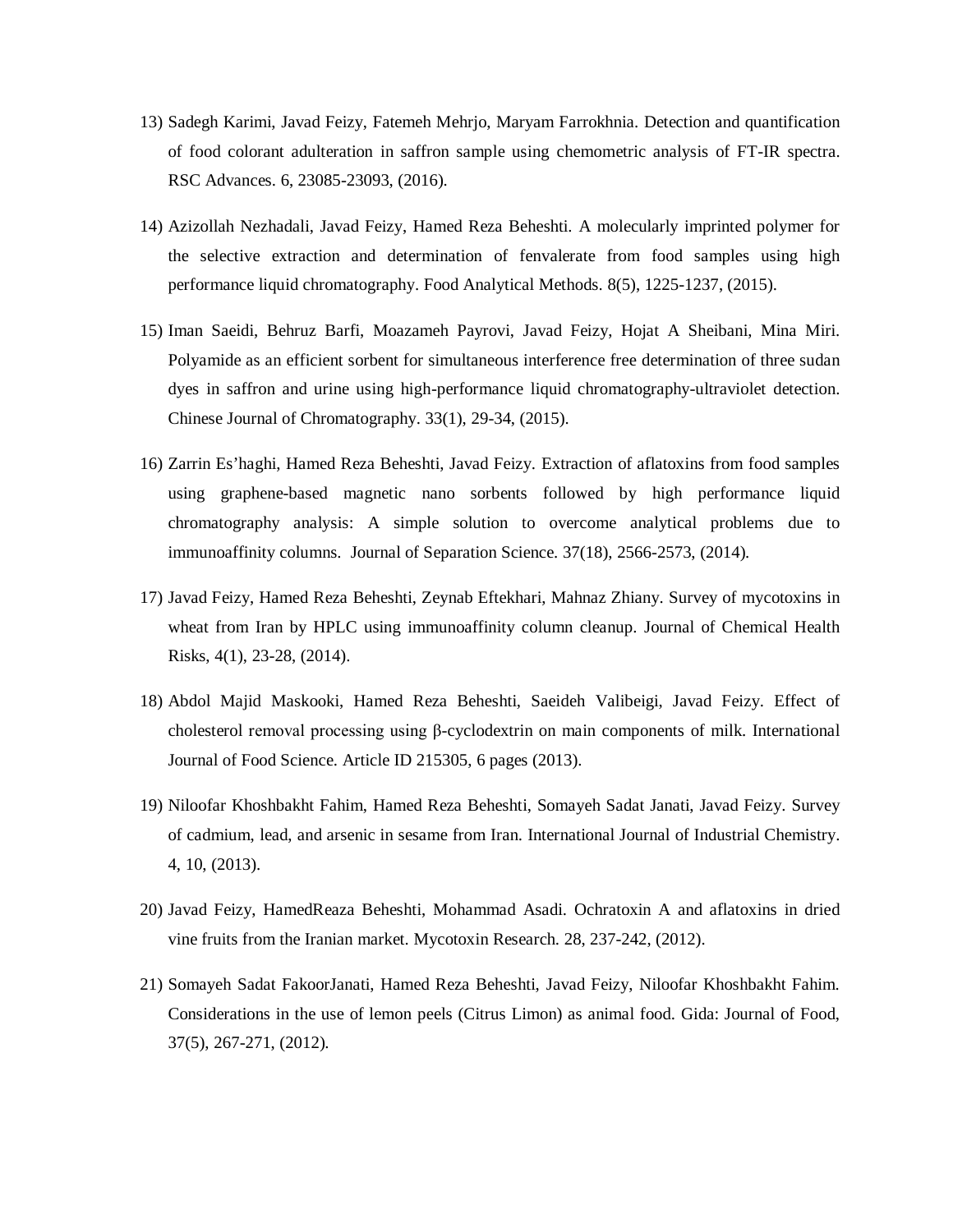- 22) Javad Feizy, Hamed ReazaBeheshti, Mohammad Asadi. A survey of aflatoxin in cotton seed in Iran by HPLC with on-line photochemical derivatisation and fluorescence detection. Food Additives & Contaminants. 5(3), 200-203, (2012).
- 23) Niloofar Khoshbakht Fahim, Somayehsadat Fakoor Jannati, Javad Feizy. Chemical composition of agriproduct saffron (Crocus sativus L.) petals and its consideration as animal feed. Gida: Journal of Food, 37(4), 197-201, (2012).
- 24) Niloofar Khoshbakht Fahim, Hamed Reza Beheshti, Javad Feizy, Somayeh Sadat Fakoor Janati. LC Determination of Natamycin in Doogh with UV detection. Gida: Journal of Food. 37(3), 127- 132, (2012).
- 25) Somayeh Sadat Fakoor Janati, Hamed Reza Beheshti, Mohamad Asadi, Samira Mihanparast, Javad Feizy. Preliminary survey of aflatoxins and ochratoxin A in dried fruitsfrom Iran. Bulletin of Environmental Contamination and Toxicology. 88, 391-395, (2012).
- 26) Somayeh Sadat Fakoor Janati, Hamed Reza Beheshti, Javad Feizy, Niloofar Khoshbakht Fahim. Determination of Cadmium, Lead, Arsenic and Mercury in rice from Iran. International Journal of Industrial Chemistry. 2(4), 196-200, (2011).
- 27) Mohammad Asadi, Hamed Reaza Beheshti, Javad Feizy. A survey of aflatoxins in sesame in Iran. Mycotoxin Research. 27(4), 259-263, (2011).
- 28) Somayeh Sadat FakoorJanati, Hamed Reza Beheshti, Niloofar Khoshbakht Fahim, Javad Feizy. Aflatoxins and ochratoxin A in bean from Iran. Bulletinof Environmental Contamination and Toxicology. 87(2), 194-197, (2011).
- 29) Javad Feizy, Hamed Reza Beheshti, Niloofar Khoshbakht Fahim, Somayeh Fakoor. A survey of aflatoxins in watermelon seeds from Iran using immunoaffinity column clean-up and HPLC with fluorescence detection. Food Additives & Contaminants, part B. 4(2), 106-109, (2011).
- 30) Javad Feizy, Hamed Reza Beheshti, Niloofar Khoshbakht Fahim, Somayeh Fakoor. A survey of ochratoxin A in rice from Iran using immunoaffinity column clean-up and HPLC with fluorescence detection. Food Additives & Contaminants, part B. 4(1), 67-70, (2011).
- 31) Javad Feizy, Hamed RezaBeheshti, Niloofar Khoshbakht Fahim, Somayeh Fakoor, Golnaz Davari. Survey of aflatoxins in rice from Iran using immunoaffinity column cleanup and HPLC with fluorescence detection. Food Additives & Contaminants, part B. 3(4), 263-267, (2010).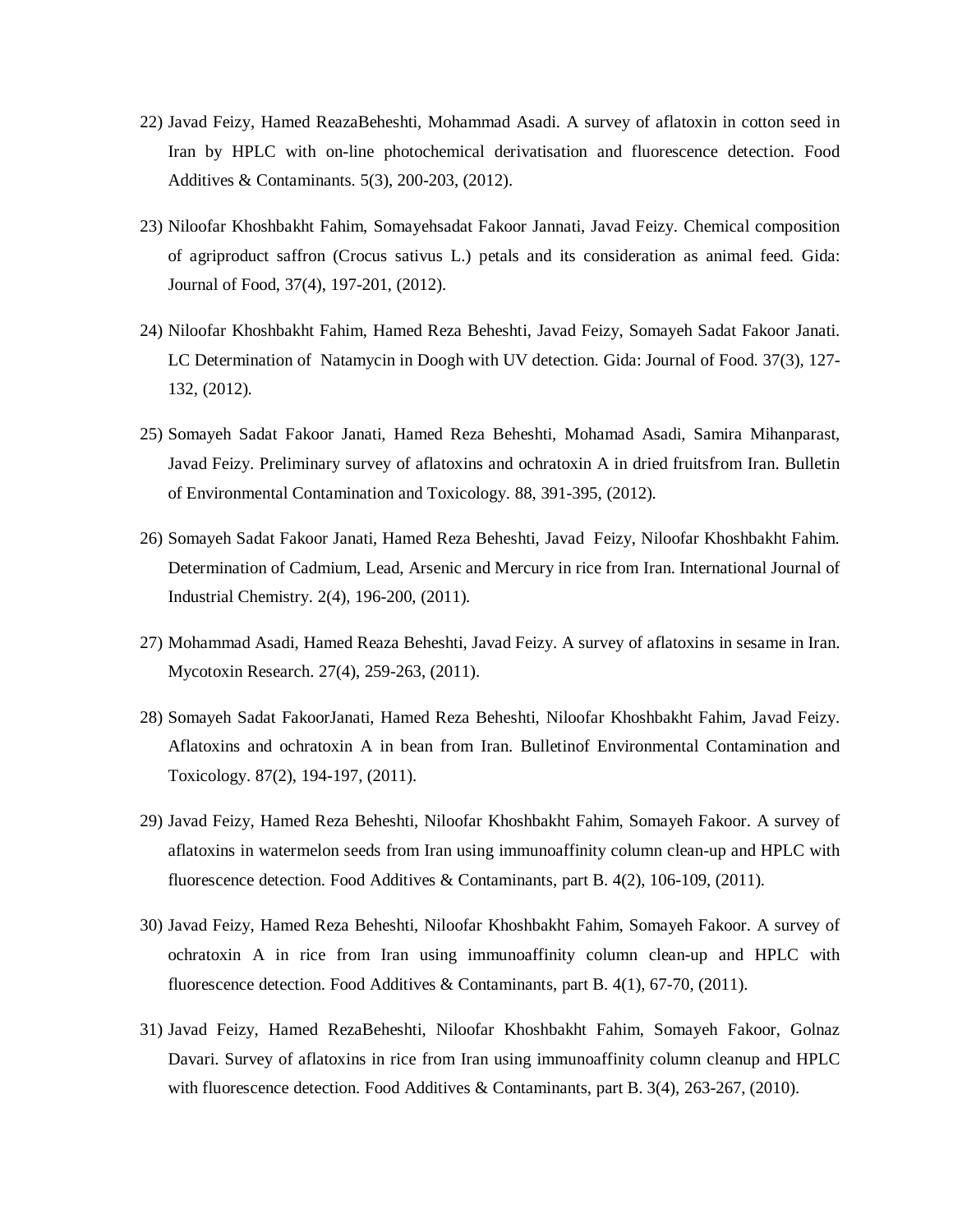- 32) Reza Ansari, Javad Feizy, Ali Fallah Delavar. Removal of arsenic ion from aqueous solutions using conducting polymers. E-Journal of Chemistry. 5(4), 853-863, (2008).
- 33) Behzad Haghighi, Javad Feizy, Abbas Hemmati kakhki. LC Determination of adulterated saffron prepared by adding styles colored with some natural colorants. Chromatographia. 66, 325-332, (2007).
- 34) Somayeh Sadat Fakoor Janati, Hamed Reza Beheshti, Javad Feizy. Determining heavy metal ions in crude and picked sesame seed samples in Khorasan by continuum source atomic absorption spectrometery (CSAAS). Journal of Food Science and Technology. 2(3), 19-24, (2010) (In persian).
- 35) Reza Ansari, Babak Nowroozi, Javad Feizy. Adsorption of lead, mercuric and cadmium ions from aqueous solutions using activated carbon: The effect of impregnation of activated carbon with different chemicals on metal uptake. The Environment. 44, 3-9, (2007) (In persian).
- 36) Behzad Haghighi, Javad Feizy, Abbas Hemmati kakhki. Identification of colored styles as one of the saffron adulterations with HPLC. Iranian Food Science and Technology Research Journal. 2(2), 34-44, (2006) (In persian).
- 37) Javad Feizy, Hamed Reza Beheshti, Ghazal Heravian, Niloofar Khoshbakht Fahim. Evaluation of physicochemical, microbiological and detection of aflatoxins content of raw watermelon seed samples in Khorasan Razavi province Iran. Journal of Food Science and Technology. 2(3), 11-17, (2011) (In persian).
- 38) Abdolmajid Maskooki, Hamed Reza Beheshti, Azra Kheradmand, Saeedeh Valibeigi, Javad Feizy: Cholesterol reduction of raw and homogenized milk using betacyclodextrin. Journal of research and innovation in food science and technology. 2(3), 253 -264, (2013) (In Persian).
- 39) Hamed Reza Beheshi, Javad Feizy, Mahnaz Zhiany, Somayeh Sadat Fakoor Janati. Aflatoxin determination in saffron by high-performance liquid chromatography and immunoaffinity column clean-up. Journal of Saffron Agronomy and Technology. 1(2), 102-11, (2014) (In Persian).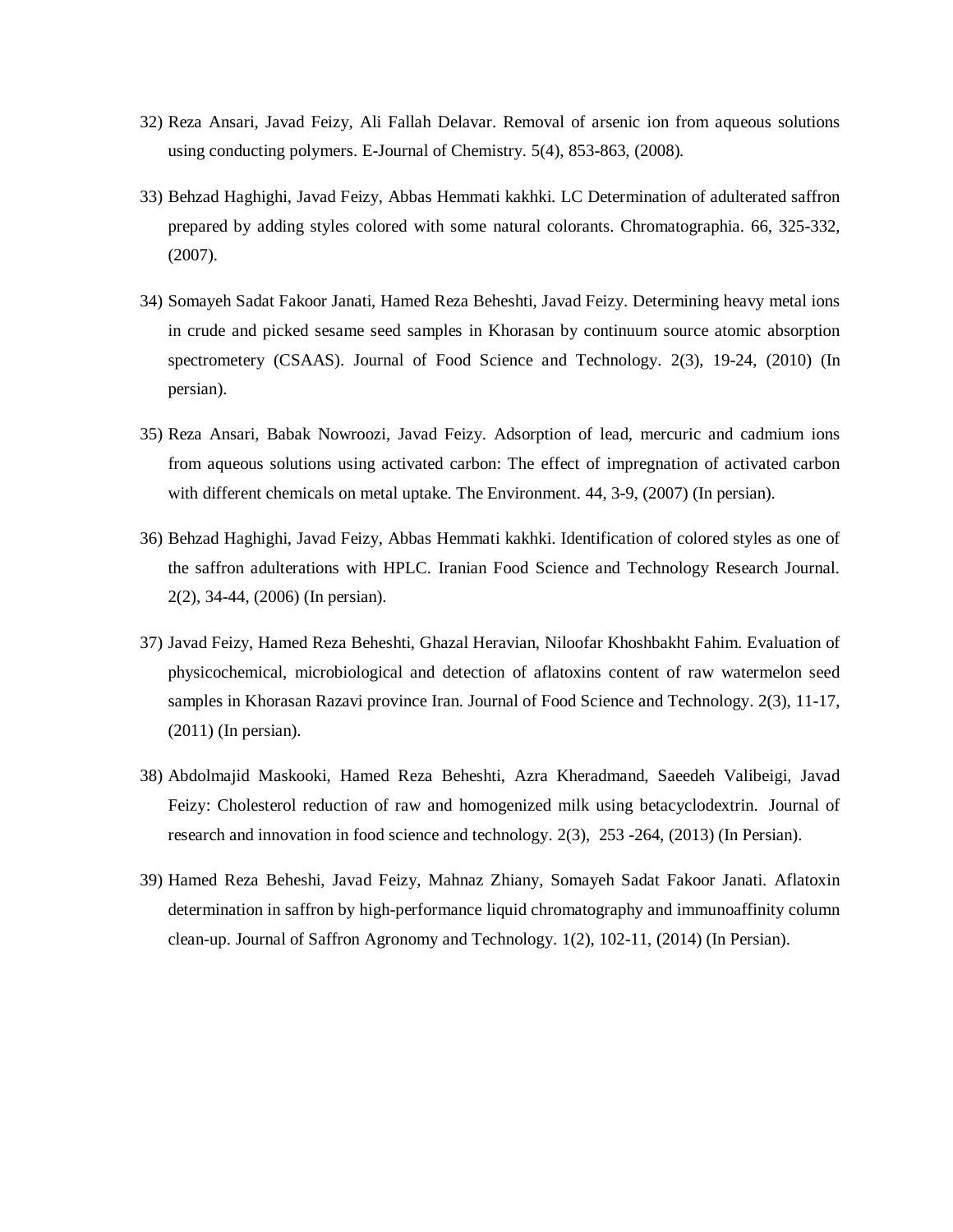## **Teaching Experience**

- 1- General chemistry
- 2- Analytical chemistry II
- 3- Food Chemistry
- 4- Food Analytical Methods
- 5- Principles of Instrumental Analysis
- 6- Separation Science and Chromatography

### **National Conference and workshop**

- 1) 4<sup>th</sup> Iranian Chemometrics Workshop, 2 Sep 2004, Institute for Advanced Studies in Basic Sciences, Zanjan, Iran.
- 2) Javad Feizy, Hamed Reza Beheshti, Niloofar Khoshbakht Fahim, Somayeh Fakour Jnnati. LC determination of aflatoxin levels in rice consumed in Mashhad by postcolumn derivatization with Iodine,  $17<sup>th</sup>$  Iranian Seminar of Analytical Chemistry, 12-14 Sep 2010, University of Kashan, Kashan, Iran.
- 3) Somayeh Fakoor, Hamed Reza Beheshti, Mohamad Asadi, Javad Feizy, Niloofar Khoshbakht Fahim, Samira Mihanparast. Metals determination and mycotoxins in herbal extracts. National Conference on Food. 28-29 February 2012. Azad University of Quchan, Quchan, Iran.
- 4) Somayeh Fakoor, Hamed Reza Beheshti, Javad Feizy. High performance liquid chromatographic determination of aflatoxin in saffron. 2nd National Conference on Food Science and Technolog. 29-30 April 2013.
- 5) Zarrin Es'haghi, Hamed Reza Beheshti, Javad Feizy. Design, synthesis and evaluation of graphene-based magnetic nanocomposite as an efficient adsorbent for LC determination of mycotoxins in food. 19<sup>th</sup> Iranian Seminar of Analytical Chemistry, 26-28 Feb 2013, Ferdowsi University of Mashhad, Mashhad, Iran.
- 6) Azizollah Nezhadali, Hamed Reza Beheshti, Javad Feizy. A new molecularly imprinted polymer for the selective extraction of Fenvalerate from food samples by solid-phase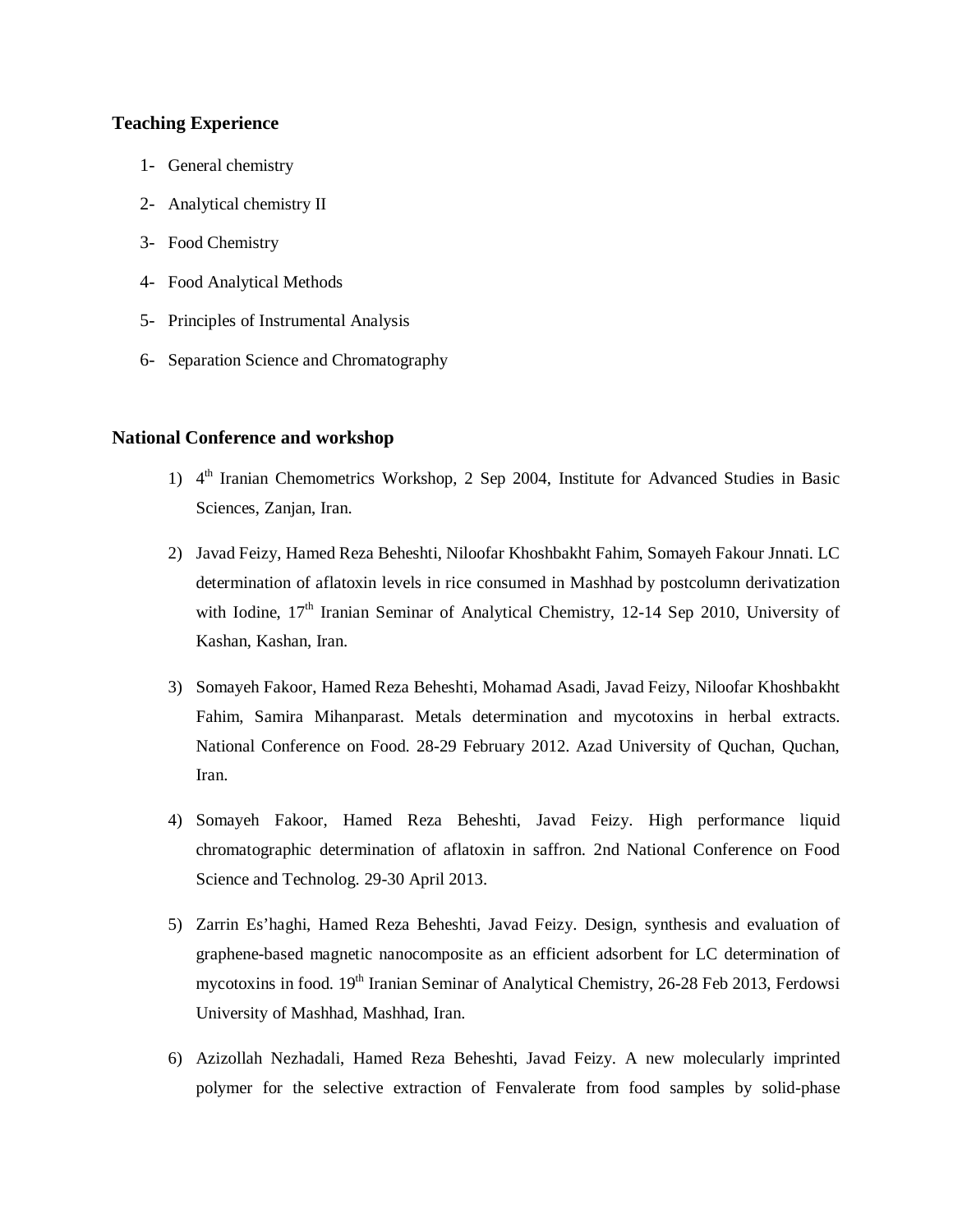extraction. 20<sup>th</sup> Iranian Seminar of Analytical Chemistry, 25-27 Feb 2014, Isfahan University of Technology, Isfahan, Iran.

- 7) Zeynab Eftekhari, Hamed Reza Beheshti, Javad Feizy. Survey and determination of mycotoxins in wheat from Iran by LC/Fluorescence using immunoaffinity column cleanup. 20th Iranian Seminar of Analytical Chemistry, 25-27 Feb 2014, Isfahan University of Technology, Isfahan, Iran.
- 8) Zeynab Eftekhari, Hamed Reza Beheshti, Javad Feizy. Survey and determination of aflatoxins in feed barley from Iran. 3rd Iranian Congress on Natural Toxins. 18-20 February 2014. Tehran, Iran.
- 9) Javad Feizy, Samira Mihanparast, Hamed Reza Beheshti, Zeynab Eftekhari. Gas Chromatographic determination of methanol in herbal extract. 3rd national conference on new technologies in chemistry and chemical engineering. 20-21 May 2014. Azad University of Quchan, Quchan, Iran.
- 10) Asma Salmani Bejestani, Zeynab Eftekhari, Mahnaz Zhiany, Javad Feizy. Application of high-performance liquid chromatography in determination of metabolites of saffron. The First National Congress on Snack Foods. 30-31 April 2014. ACECR Food Science and Technology Research Institute. Mashhad, Iran.
- 11) Hamed Reza Beheshti, Mahnaz Zhiany, Javad Feizy. Survey of Physicochemical properties of wheat flour in Khorasan Razavi province. The First National Congress on Snack Foods. 30-31 April 2014. ACECR Food Science and Technology Research Institute. Mashhad, Iran.
- 12) Zeynab Eftekhari, Hamed Reza Beheshti, Samira Mihanparast, Javad Feizy. HPLC determination of potassium sorbat in mozzarella cheese. The First National Congress on Snack Foods. 30-31 April 2014. ACECR Food Science and Technology Research Institute. Mashhad, Iran.
- 13) Hamed Reza Beheshti, Behrooz Akbarzadeh, Zeynab Eftekhari, Javad Feizy. Aluminum determination in parts of the rod and the crane of pasta and flour using continuum source atomic absorption spectroscopy.The First National Congress on Snack Foods. 30-31 April 2014. ACECR Food Science and Technology Research Institute. Mashhad, Iran.
- 14) Najmeh Ramzanpoor Karizaki, Mahmood Chamsaz, Hamed Reza Beheshti, Javad Feizy, Ebrahim Fooladi. Stability of natamycin in dough using liquid chromatography and Design of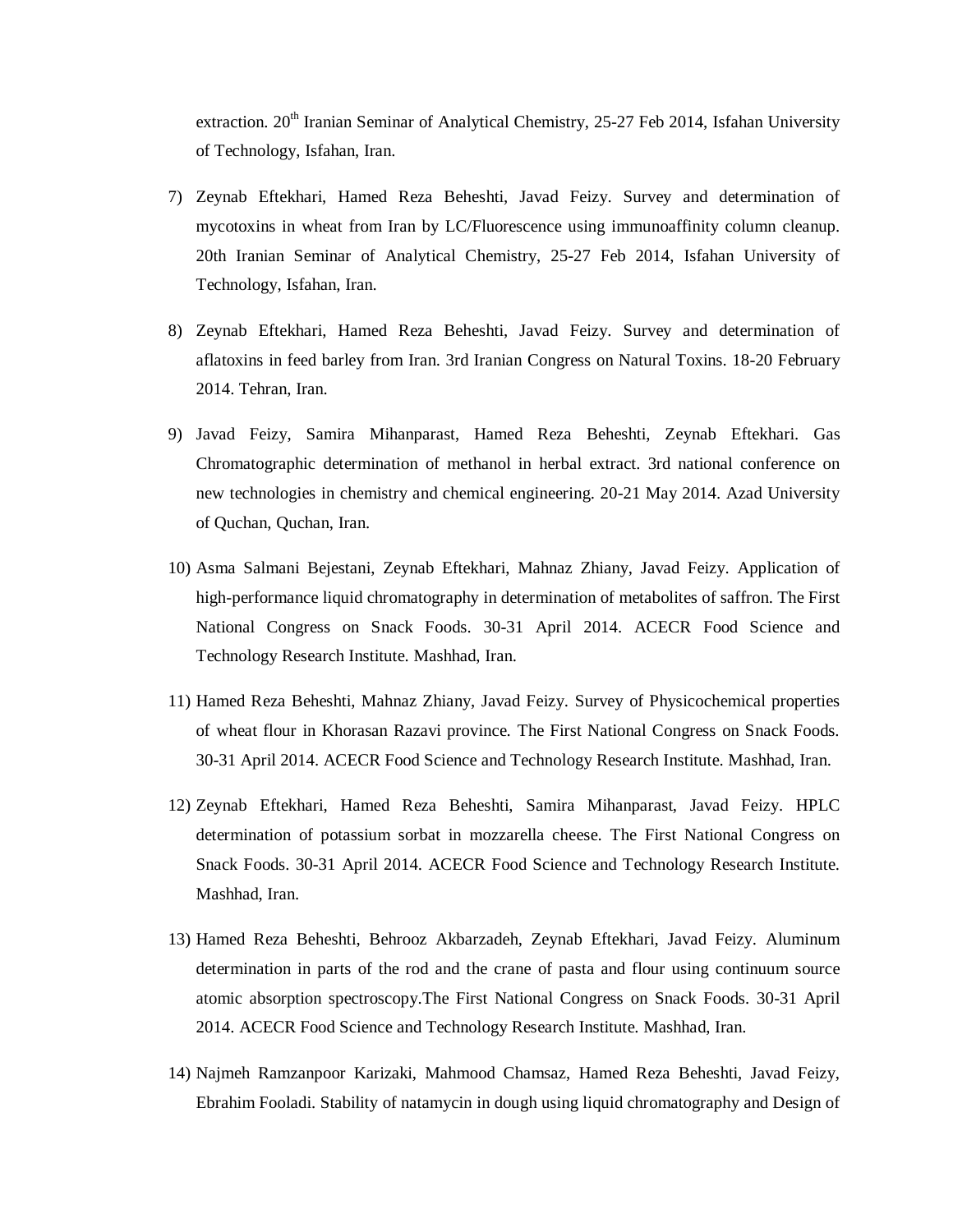Experiments. 1<sup>st</sup> National Conference on Science and Innovative Processing in Food Science. 1 January 2015. Azad University of Torbateheydariyeh, Iran.

- 15) Zarrin Es'haghi, Javad Feizy, Hamed Reza Beheshti. Extraction of aflatoxins from food samples using graphene oxide functionalized with polyvinyl poly pyrrolidone nanosorbents reinforced hollow fiber followed by high performance liquid chromatography analysis12<sup>th</sup> National Chemistry Conference of Payam Noor University. 13-14 May 2015. Payame Noor University of Mashhad, Mashhad, Iran.
- 16) Behrooz Mohamadzadeh, Bahareh Sefati, Javad Feizy, Banafsheh Sefati, Mahnaz Zhiany. Fatty acid composition and mineral contents of Crayfish in Yaghoubi dam lake in Iran. National Chemistry Conference of Payam Noor University. 13-14 May 2015. Payame Noor University of Mashhad, Mashhad, Iran.
- 17) Javad Feizy, Nastaran Reyhani, Adel Beikbabaee. Gas chromatographic determination of fatty acids in Balghoor Shir. 23<sup>th</sup> National Conference on Food Science and Technolog. 14-15 October 2015. Azad University of Quchan, Quchan, Iran.

### **International Conference**

- 1) Behzad Haghighi, Abbas Hemati Kakhki, Javad Feizy. Detection of colored styles as one of the saffron adulterants using HPLC method.  $2<sup>nd</sup>$  International Symposium on Saffron Biology and Technology, 28-30 October 2006, Mashhad, Iran.
- 2) Hamed Reza Beheshti, Javad Feizy, Somayeh Fakoor, Mohamad Asadi, Samira Mihanparast, Niloofar Khoshbakht Fahim. Aflatoxin and ochratoxin A in dried fruits from Iran. 1<sup>st</sup> International Symposium on Mycotoxins in Nuts and Dried Fruits, 10-12 Sep, 2011, Damghan, Iran.
- 3) Abdolmajid Maskooki, Seidhamed Reza Beheshti, Javad Feizy, Saeedeh Valibeigi. Cholesterol removal of raw and homogenized milk using Beta cyclodextrin. 4th International Congress on Food and Nutrition, 12-14 October, 2011, Istanbul, Turkey.
- 4) Javad Feizy, Akram Azghandi Fardaghi, Ali Eshaghi. Acrylamide in Food: A review. 3rd International Nastaran Cancer Symposium 2017. 29 Nov to 1 Dec. 2017. Mashhad, Iran.
- 5) Javad Feizy, Narjes Behzadi Moghaddam. Halal spices and condiments. 1<sup>st</sup> International Halal conference, 13-14 December 2017, Mashhad, Iran.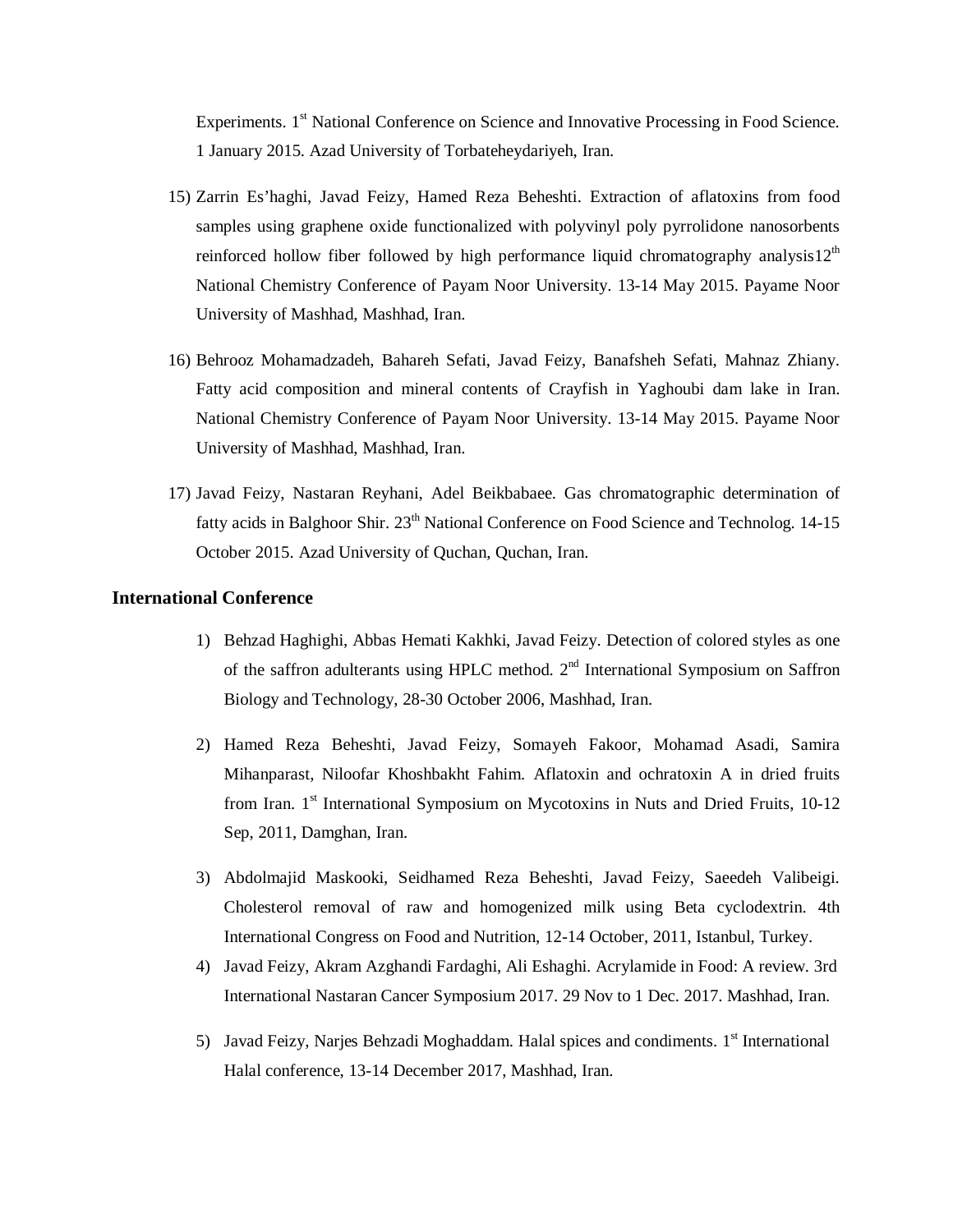- 6) Javad Feizy, Moslem Jahani. Application of the chromatographuc methods in the authentication of Halal foods-A review. 1st International Halal conference, 13-14 December 2017, Mashhad, Iran.
- 7) Moslem Jahani, B. Marzieh Razavizadeh, Javad Feizy. Application of the inferared spectroscopy in authentication of the Halal foods. 1st International Halal conference, 13- 14 December 2017, Mashhad, Iran.
- 8) Javad Feizy, Fahimeh Mahmoodi, Moslem Jahani, Reza mohammadi. Determination of total polyphenols, sterols and minerals in pistachio green hull. International Conference on Promotion of Scientific & Regional Cooperation On Food and Agricultural Sciences.2018, Mashhad, Iran.

# **Codification of national standards**

- 1) Perchloroethylene Vapor-Degreasing grade Specifications. ISIRI 2644. 2014
- 2) Food Additives Caffeine Specifications and test methods. ISIRI 2885, 2012
- 3) Food Additives Permitted Food Sweeteners Sorbitol Specifications and Test Methods. ISIRI 3911. 2012.
- 4) Tanning Extracts-Detecting The Presence Lignosulfonates (Sulfite Cellulose ) –
- 5) Test Method. ISIRI 6729. 2014.
- 6) Isobutyl alcohol for industrial use –Specifications. ISIRI 8801. 2015.
- 7) N-Butyl alcohol (n-Butanol) for industrial use Specifications. ISIRI 8802. 2015.
- 8) Food additives Permitted food sweeteners Aspartame-Acesulfame salt Test methods. ISIRI 14477. 2012.
- 9) Food Additives Permitted Food Sweetener Mannitol Test Methods. ISIRI 14663. 2012.
- 10) Food Additives Permitted Food Sweeteners- Sorbitol Syruop Test Methods. ISIRI 14664. 2012.
- 11) Food Additives Permitted Food Sweeteners- Isomalt Test Methods. ISIRI 14665. 2012.
- 12) Lime juice Specifications and Test methods. ISIRI 117. 2014.
- 13) Food Additives Permitted Acidity Regulator Sodium Hydroxide -Specifications and Test Methods. ISIRI 14666. 2012.
- 14) Food Additives Permitted Food Sweeteners Sucralose Test Methods. ISIRI 14667. 2012.
- 15) Food additives Permitted food sweeteners Xylitol Test methods. ISIRI 14730. 2012.
- 16) Permitted food additives Anticaking agents Potassium ferrocyanide -Specifications and test methods. ISIRI 14882. 2013.